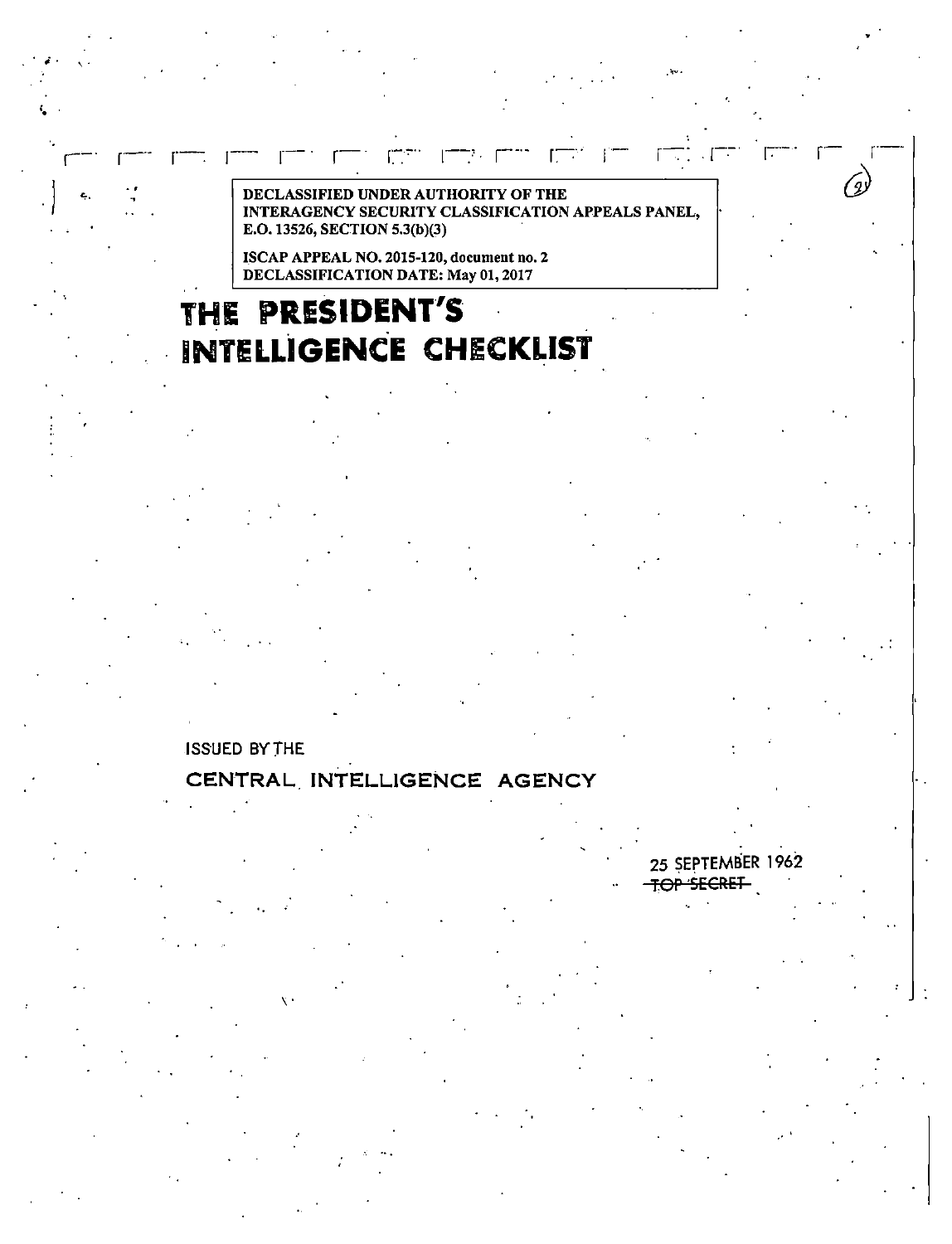Cuba 1.

The Soviet build-up is apparb. ently being accomplished at some cost to Moscow's commitments to other countries. The Indonesians were told last month that there would be a twomonth delay in the delivery of Komar guided missile boats, and that a group of naval trainees would have to be held temporarily in the USSR because of a shortage of sea transportation.

50X1, E.O.13526

 $\mathbf{r}$ 

#### 50X1, E.O.13526

c. In Paris, NATO countries are split three ways on whether to bar the chartering of their ships to the bloc for the Cuba run. The count is five in favor, four on the fence, and five against. These opposed (UK, Greece, Netherlands, Norway and Denmark) provide the bulk of the shipping involved. They argue lack of authority to prevent trade in non-strategic goods:

d. Castro is reported to have asked the Casablanca powers to sponsor an informal appeal at the UN calling. for a "friendly and peaceful" settlement between Cuba and the US.

For The President Only-Top Secret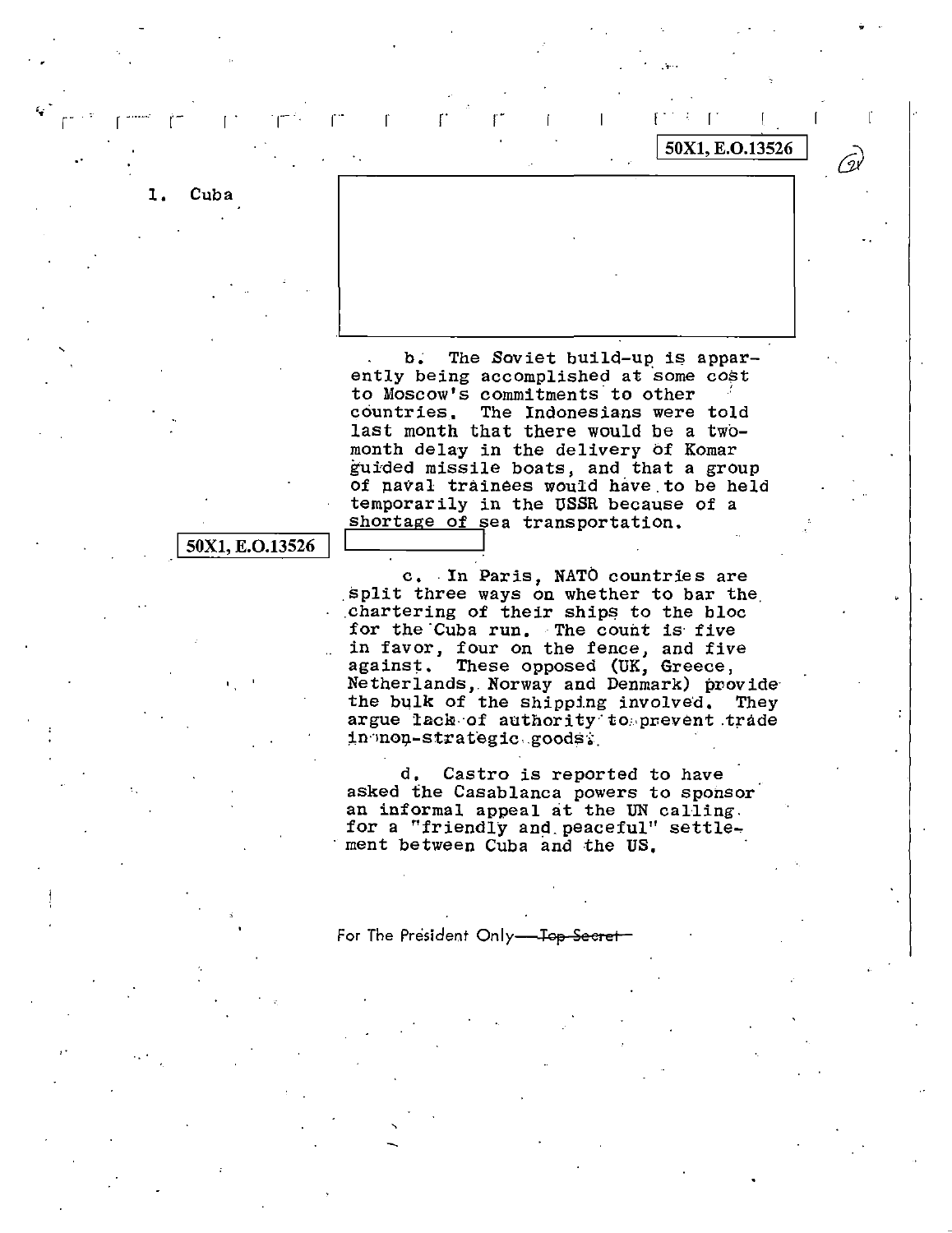e. The Alpha-66 exile group announced in Miami yesterday that the organization had budgeted more than \$12,000 for another foray against Cuba.

refers to . Furthermore, we have the results of  $\tilde{\mathcal{C}}$  ,

.......

2. Cabot-Wang talks

..

 $\Gamma^{\rm max}$  .  $\Gamma^{\rm max}$  . . .  $\Gamma^{\rm max}$ 

•'

a. As expected, the U-2 incident over east China earlier this month was the reason the Chinese asked for last·Thursday's special meeting with Ambassador Cabot.

b. Wang talked toughly, saying such incidents, if not stopped forthwith, could bring on a war, but did not try to deliver a formal note.

,,'

c. Cabot does not rule out the possibility that the Chinese are thinking of using the incident as a pretext to launch some sort pf retaliatory operation, He feels, however, that the protest is more probably a reflection of Peiping's gall over what it considers a public demonstration that the US does not show the same prudence toward China that it does toward the USSR.

#### For The President Only-Top Secret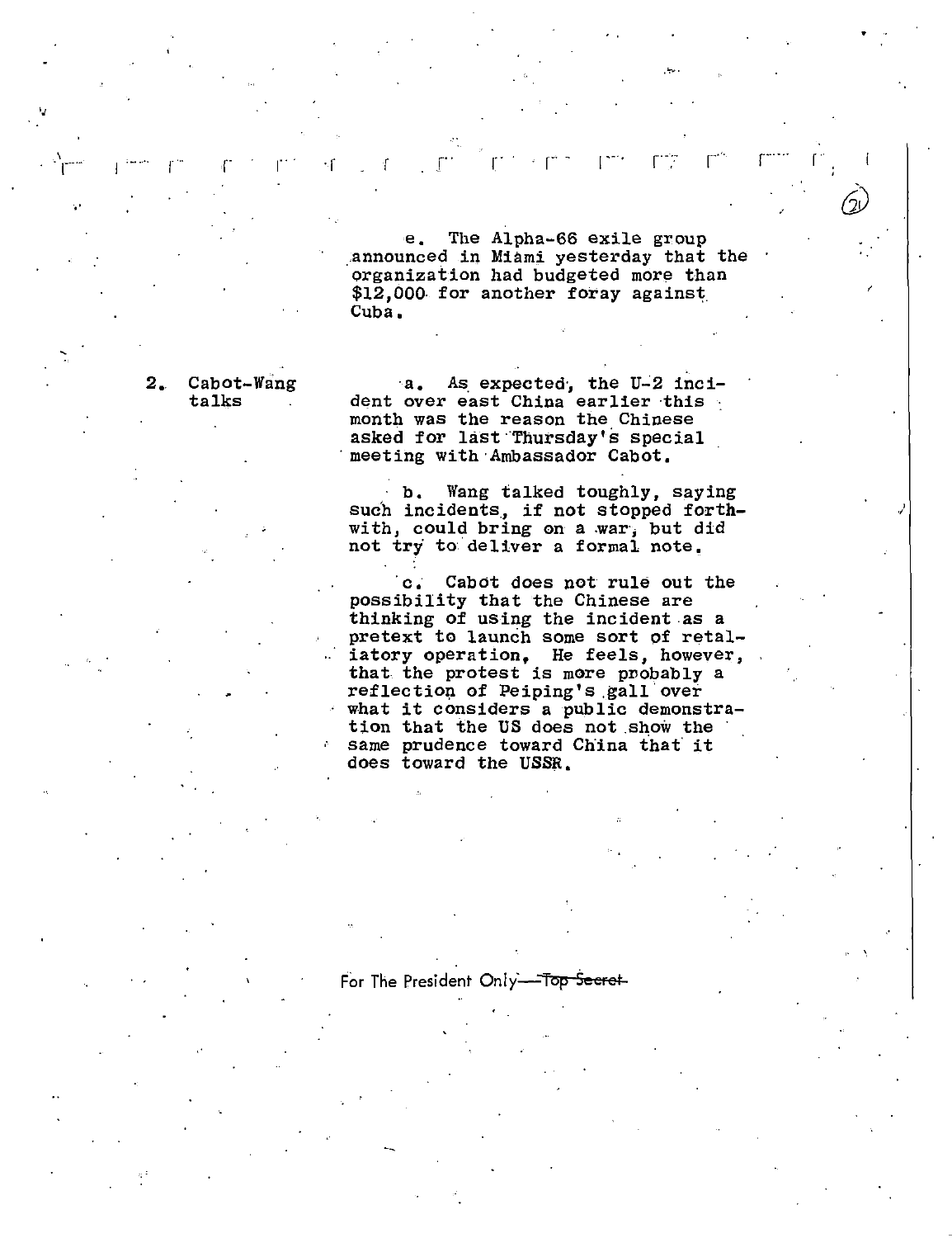3. Southern Rhodesia

Salisbury's crackdown last  $a<sub>1</sub>$ week on the local African nationalist movement may bring on more serious violence than the nationalist activities which caused it.

21

b. Joshua Nkomo, the nation-<br>alists' leader who set himself up as head of a government in exile in neighboring Tanganyika on Sunday, plans to use Tanganyika as a base for terrorist activities. He can count on the support of Nkrumah

50X1, E.O.13526

Laos 4.

The reactivated Soviet air $a<sub>x</sub>$ lift has maintained regular operations to all parts of Laos for the second week running. Our tabulation of 39 flights is down from last week's 59, probably because of bad weather.

50X1, E.O.13526

The Pathet Lao are again Ъ. charging that Phoumi's forces are violating the cease-fire. This outburst, we suspect, is meant for the record to provide justification for operations against the Meos and other rightist outposts in Pathet Lao controlled territory.

For The President Only<del>-Top Secret</del>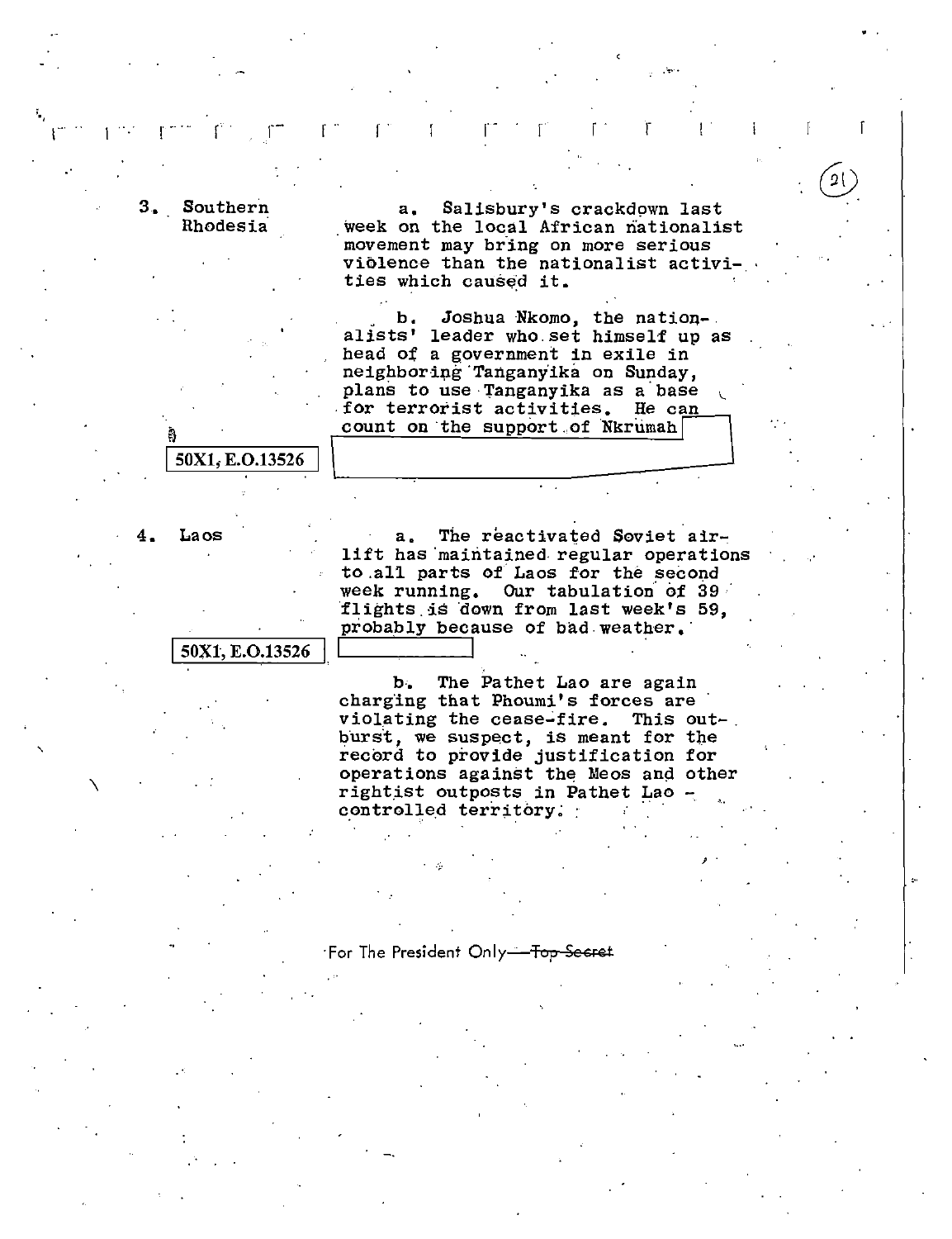c. Playing tit-for-tat, Vientiane yesterday.recalled its ambassador from South Vietnam for "consultations." Souvanna, however, has asked North Vietnam to hold up the departure of its ambassador-designate to Laos, thereby probabiy averting an immediate break in relations with Saigon;

r · r r . I I r r

,:,,..

d. Souphannouvong today took off<br>from Peiping for Moscow after four days ·of consultations with top Chinese Communist leaders,

/

.·.•

 $r^{\rm max} = r^2$ 

'•

.·

5. Argentina a. Guido and Ongania may not be altogether out of the woods, although the prevailing sentiment on all sides is against a renewal of violence.

> b. The Navy's unhappiness over the recent turn of events was underscored last night when 25 members of the 'powerful Council of Admirals turned in their resignations. There are also audible rumbles of discontent coming from elements in the other **services.**

#### For The President Only-Top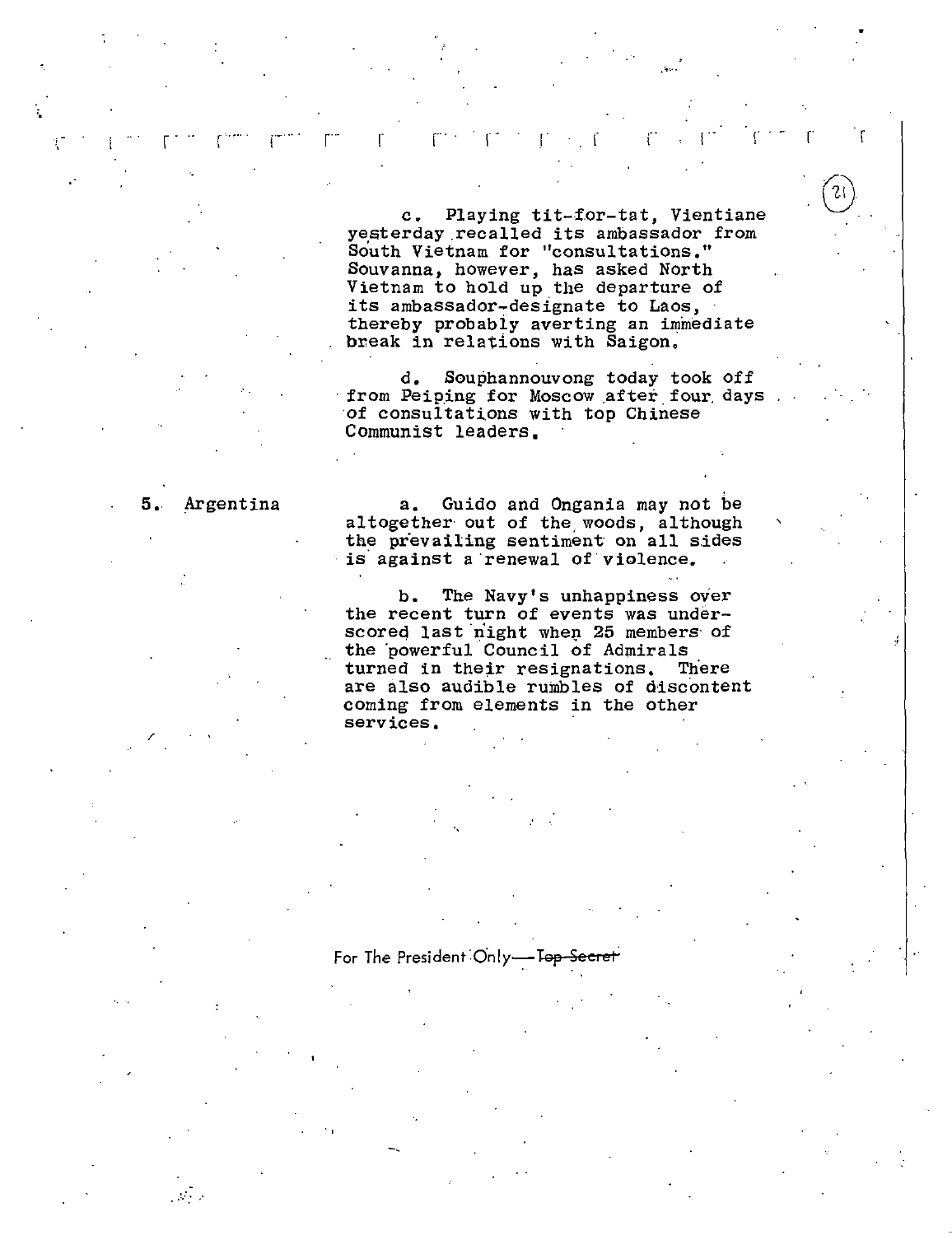#### BERLIN SITUATION

- $1.$ Since the closing of the Soviet Kommandatura on 22 August, there has been no major change on the local scene.
- $2.$ We think, however, that the trend of events during the past three weeks, as set forth below, strongly suggests that the Soviets will heat up the Berlin problem again in November and at least initiate steps leading to a separate peace treaty. We note that November is the fourth anniversary of Khrushchev's reopening of the Berlin question, and that Soviet military forces normally reach their annual peak of readiness at about this time.
- 3. Chronology:

8 September:

28 August: Khrushchev categorically tells U Thant that a treaty will be signed some day soon. Expressed a conviction the West would not fight.

|          | 3. September: Ulbricht returns from month-long visit |  |
|----------|------------------------------------------------------|--|
| to USSR: | 50X1, E.O.13526                                      |  |
|          |                                                      |  |

50X1, E.O.13526 East German forces may be getting ready to blockade Berlin in November.

11 September: TASS notes the pause in Berlin negotiations pending US elections, but emphasizes this is not a retreat from Communist demands.

> For The President Only--<del>Top Secrer -</del>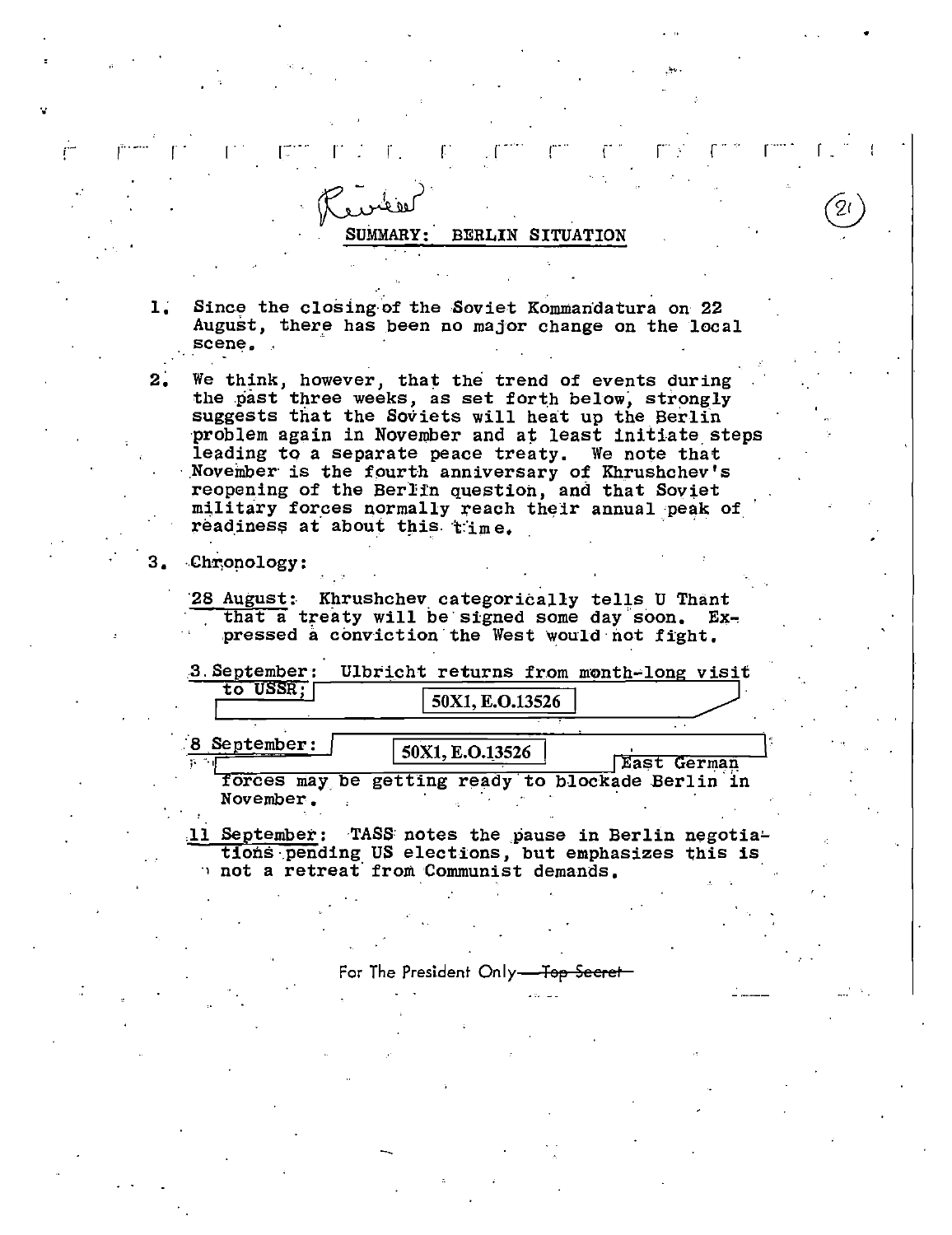11-17 September: Khrushchev takes same line with various European VIP's that he did with U Thant, saying treaty can be delayed until November. He laid out a timetable calling for meetings between Secretary Rusk and Gromyko in New York, followed by his own visit to the UN, during which he hoped to see President Kennedy. He also hinted at an intention to put the Soviet case before the UN in. November if a satisfactory settlement had not been worked out.

 $2.1^{\circ}$ 

18 September: TASS calls for abolition of "NATO Kommandaturas" in Berlin and conclusion of a peace treaty.

For The President Only-Top Secret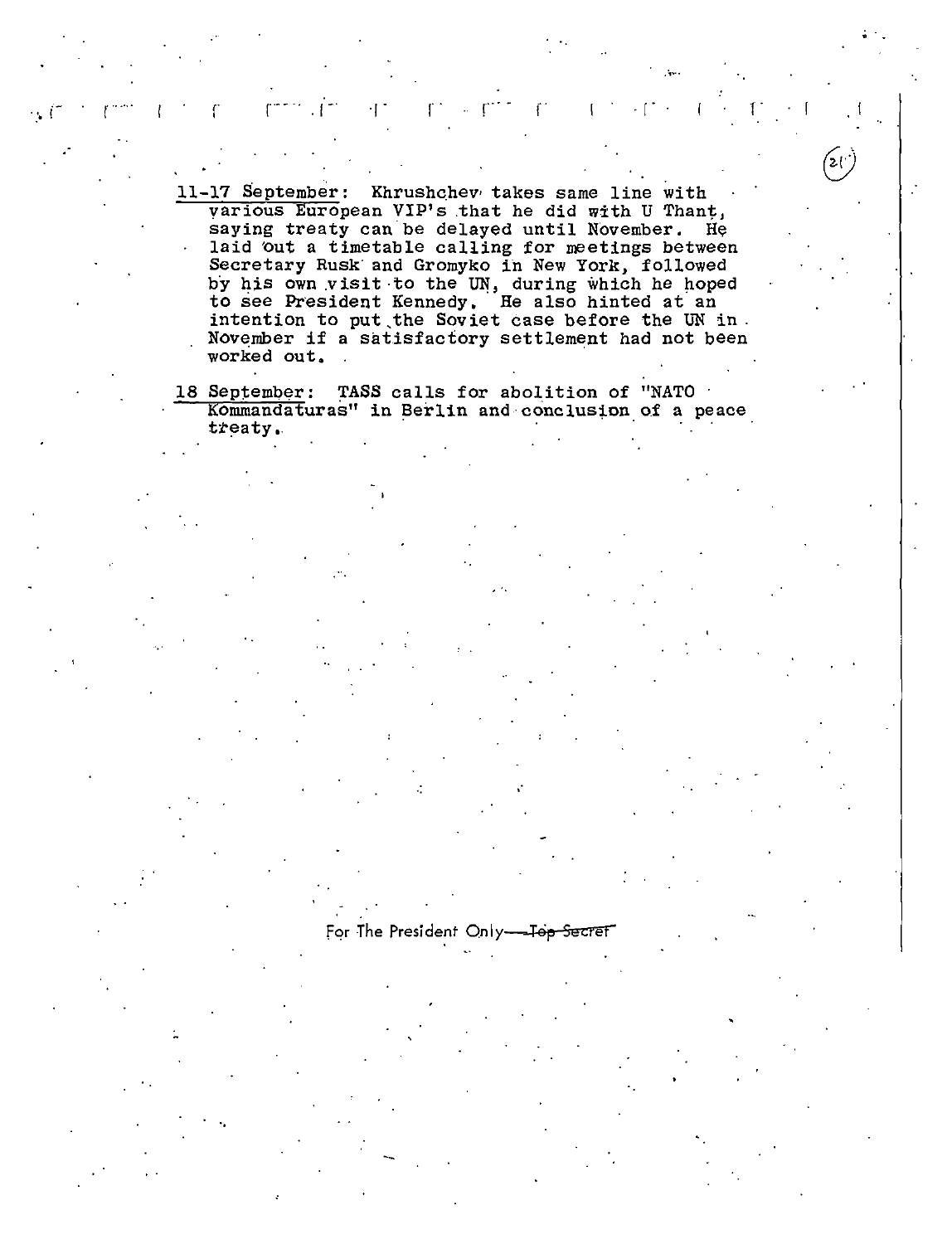Sino-Indian border. There has been no letup in the battle of communiques between New Delhi and Peiping. The only thing that seems to be certain is that. skirmishing continues.

**NOTES** 

- $B_{\bullet}$ East Germany With the harvest in, Warsaw Pact exer-We have identified cises are about to get under way. some Polish troops in East Germany.
	- 50X1, E.O.13526
- Communist China First guesses on China's 1962 grain  $\mathbf{c}$ . production, how coming in from all sides, are somewhat divergent. Our preliminary estimate lines us up with those who say the harvest will be only slightly better than last year's.
- Ireland-EEC The Irish, worried about the economic  $D_{\bullet}$ problems that would result from a situation in which the UK was in the Common Market and they out of it, are pressing the EEC to consider their application for full membership.
- Е. Yugoslavia-USSR: The Yugoslav reception for Soviet President Brezhnev, yesterday was almost painfully elaborate. Ambassador Kennan comments that the only people who seemed really to enjoy the show were the school children turned out for the occasion. We note that although Brezhnev is making a government-togovernment visit, he has the Soviet party official in charge of relations with non-bloc communist parties buried in his entourage.
- F. Ethiopia Somali Republic: Relations between the two countries, already near the breaking point, may not be able to stand the strain of an Ethiopian attempt on Sunday to arrest a Somali diplomat on charges of spying.

For The President Only--Top Secret